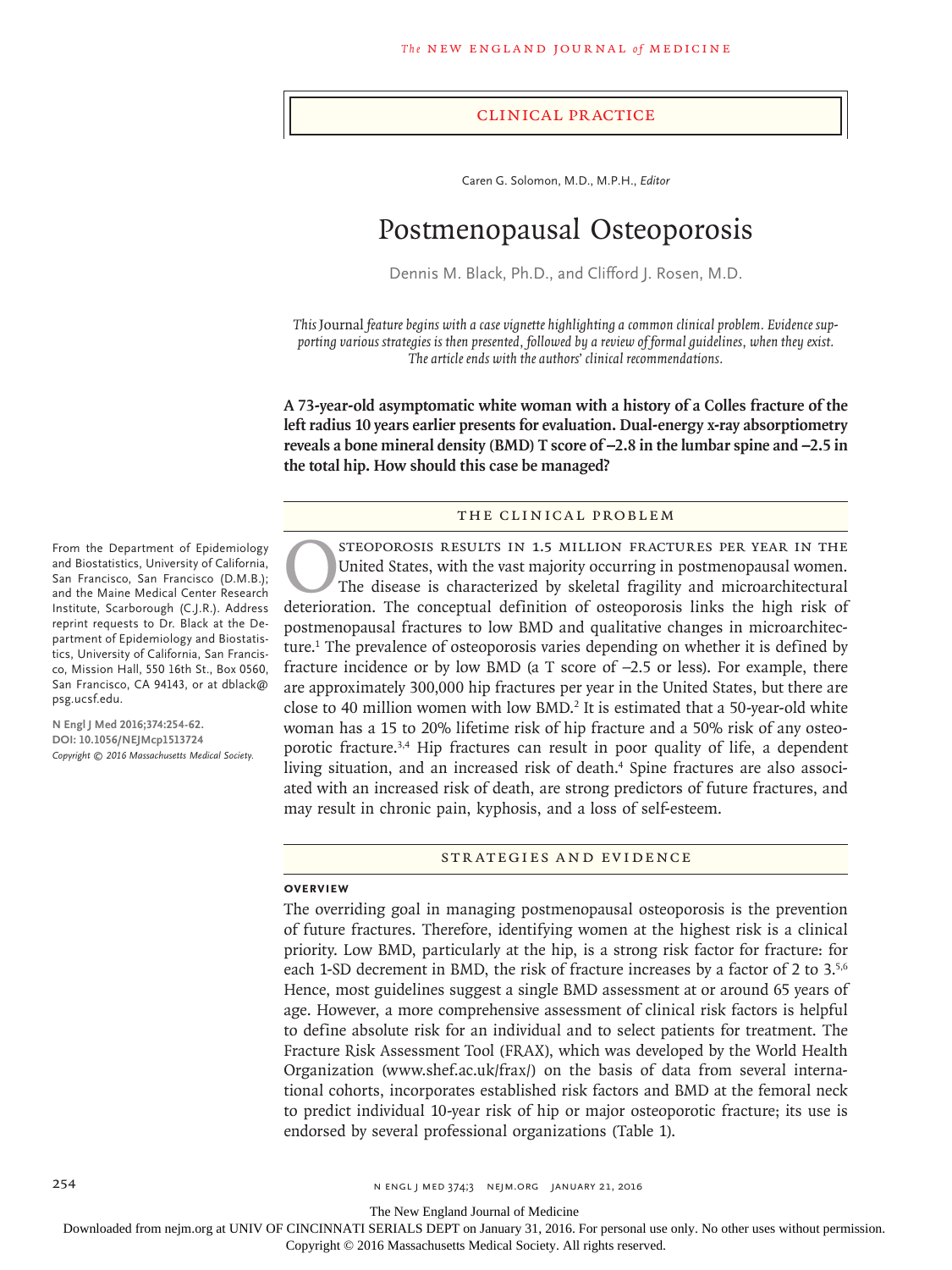#### **Key Clinical Points**

## **Postmenopausal Osteoporosis**

- Fractures and osteoporosis are common, particularly among older women, and hip fractures can be devastating.
- Treatment is generally recommended in postmenopausal women who have a bone mineral density T score of −2.5 or less, a history of spine or hip fracture, or a Fracture Risk Assessment Tool (FRAX) score indicating increased fracture risk.
- Bisphosphonates (generic) and denosumab reduce the risk of hip, nonvertebral, and vertebral fractures; bisphosphonates are commonly used as first-line treatment in women who do not have contraindications. Teriparatide reduces the risk of nonvertebral and vertebral fractures.
- Osteonecrosis of the jaw and atypical femur fractures have been reported with treatment but are rare. The benefit-to-risk ratio for osteoporosis treatment is strongly positive for most women with osteoporosis.
- Because benefits are retained after discontinuation of alendronate or zoledronic acid, drug holidays after 5 years of alendronate therapy or 3 years of zoledronic acid therapy may be considered for patients at lower risk for fracture.

Patients who have had recent osteoporotic fractures are at particularly high risk for additional fractures. One strategy for identifying such patients is the use of a fracture liaison service targeted to patients with recent fractures that provides a consultative approach with advice and recommendations for the clinician about diagnosis and treatment; such a service has been shown to be cost-effective.<sup>10</sup> Other high-risk patients are those with secondary osteoporosis due to hyperparathyroidism, multiple myeloma, malabsorption, diabetes mellitus (with or without low BMD), or inflammatory bowel disease. In patients with low BMD or a previous fracture or those being considered for anti-osteoporosis therapy, a single evaluation for vitamin D status is recommended, even in those who take vitamin D supplements.

## **Management**

# *Nonpharmacologic Options*

Physical Activity and Modifiable Risk Factors

Resistance and weight-bearing exercise can increase muscle mass and can transiently increase BMD.<sup>11</sup> Although data from randomized trials are lacking to show that weight-bearing physical activity reduces the risk of fractures, longitudinal studies involving high-resolution computed tomography have shown beneficial effects on skeletal microarchitecture in association with some forms of regular physical activity.<sup>12</sup> Fractures result from falls, and the number of falls and the proportion of falls that result in fractures increase with age. Exercise and balance programs (e.g., yoga and tai chi) may result in not intermittent high-dose supplementation) may

improved balance and an increase in muscle tone and may secondarily reduce the risk of falls among some elderly persons. Besides exercise, assessment of the home for hazards, withdrawal of psychotropic medications (when possible), and the use of a multidisciplinary program to assess risk factors are prudent strategies for potentially reducing the risk of falls. Other measures should include counseling about cigarette smoking (which is linked to reduced BMD) and about excess alcohol intake (which can increase the risk of falls).

# Calcium and Vitamin D

The efficacy of calcium and vitamin D treatment for the prevention of osteoporotic fractures is controversial.13 In a large randomized trial by the Women's Health Initiative (WHI) investigators involving more than 36,000 postmenopausal women, calcium (1000 mg of elemental calcium supplementation daily) plus vitamin D (400 IU daily) did not have a significant effect on fractures, although there was evidence of benefit in post hoc subgroup analyses among women 60 years of age or older and among those who were adherent to the assigned regimen.<sup>14</sup> Subsequent meta-analyses of several large trials of both calcium and vitamin D supplementation have shown a small reduction in fracture risk, particularly among the institutionalized elderly or those with a low intake of calcium or vitamin D.15 However, vitamin D supplementation alone has not been shown to reduce the risk of fractures or increase BMD, although smaller trials have suggested that daily supplementation (but

The New England Journal of Medicine

Downloaded from nejm.org at UNIV OF CINCINNATI SERIALS DEPT on January 31, 2016. For personal use only. No other uses without permission.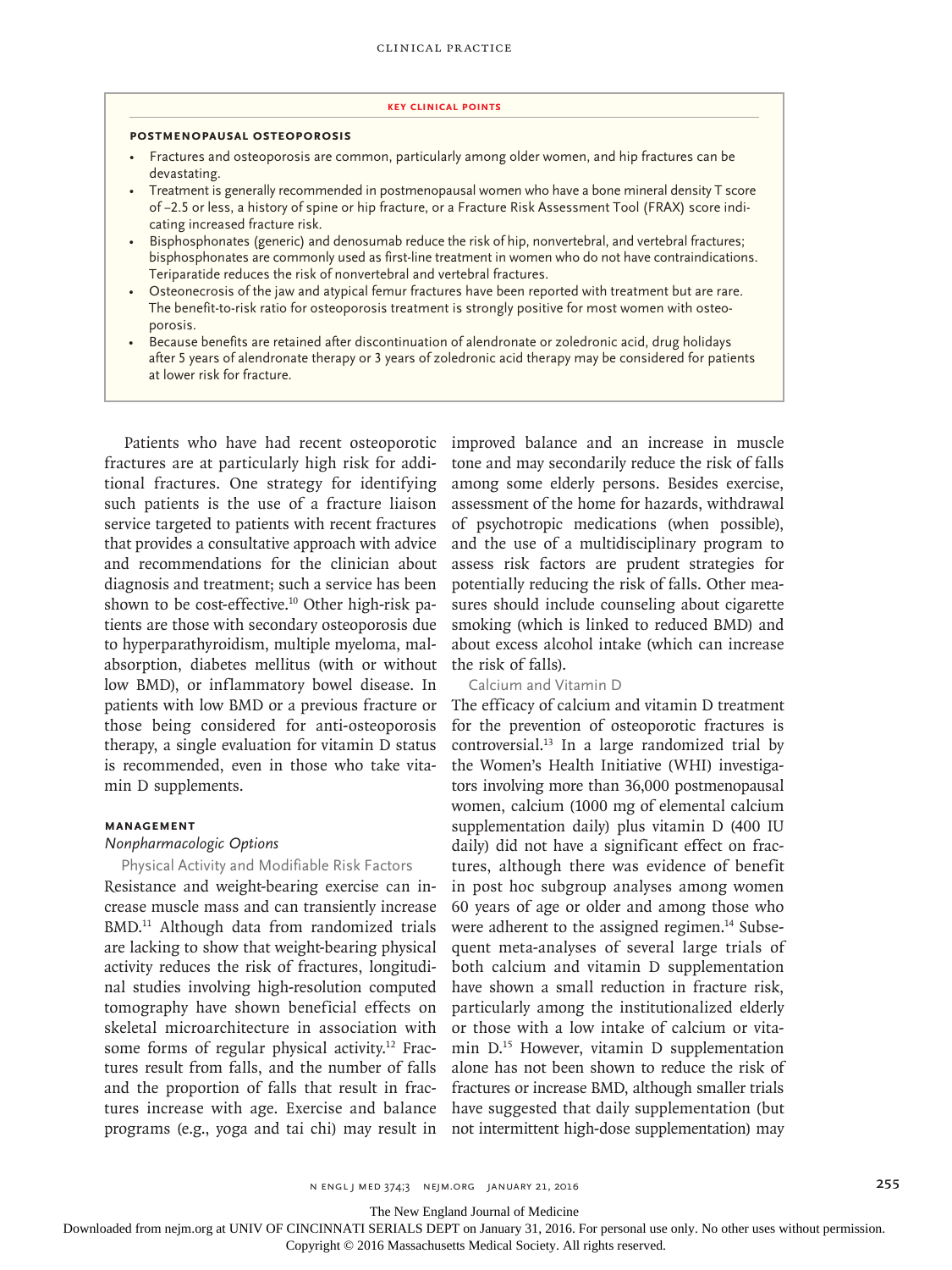| Table 1. Guidelines from Professional Organizations for the Treatment of Osteoporosis.*              |                                                                                                                                                                                                                                                                                                                             |                                                                                                                                                                                                                                                             |                                                                                                                                                                                                                                                                                                                                |  |  |  |
|------------------------------------------------------------------------------------------------------|-----------------------------------------------------------------------------------------------------------------------------------------------------------------------------------------------------------------------------------------------------------------------------------------------------------------------------|-------------------------------------------------------------------------------------------------------------------------------------------------------------------------------------------------------------------------------------------------------------|--------------------------------------------------------------------------------------------------------------------------------------------------------------------------------------------------------------------------------------------------------------------------------------------------------------------------------|--|--|--|
| Organization                                                                                         | Whom to Treat                                                                                                                                                                                                                                                                                                               | Nonpharmacologic Approaches                                                                                                                                                                                                                                 | <b>Pharmacologic Approaches</b>                                                                                                                                                                                                                                                                                                |  |  |  |
| National Osteoporosis<br>Foundation (United States) <sup>7</sup>                                     | Women with a previous hip or<br>vertebral fracture, a T score of<br>-2.5 or less at the hip, lumbar<br>spine, or femoral neck, or a<br>T score between -1.0 and -2.5<br>and a 10-yr probability of hip<br>fracture > 3% or of major<br>osteoporotic fracture >20%                                                           | Total daily intake (diet plus supple-<br>ments) of 1200 mg of calcium<br>and 800-1000 IU of vitamin D,<br>regular weight-bearing exercise,<br>fall-prevention strategies,<br>muscle strengthening, and<br>avoidance of smoking and<br>excess alcohol intake | Antiresorptive or anabolic agents,<br>with reassessment after 2-5 yr                                                                                                                                                                                                                                                           |  |  |  |
| National Osteoporosis Guideline Women with previous fragility<br>Group (United Kingdom) <sup>8</sup> | fracture; if risk factors are<br>present, use FRAX with or<br>without BMD measurement;<br>treat if FRAX score exceeds<br>age-specific criteria                                                                                                                                                                              | Maintenance of mobility and cor-<br>rection of nutritional deficien-<br>cies, particularly of calcium,<br>vitamin D, and protein <sup>+</sup>                                                                                                               | First-line therapy: generic alendro-<br>nate; second-line therapies:<br>ibandronate, risedronate, zole-<br>dronic acid, denosumab, and<br>raloxifene; teriparatide should<br>be reserved for patients at very<br>high risk for fractures, espe-<br>cially vertebral fractures                                                  |  |  |  |
| Scientific Advisory Council,<br>Osteoporosis Canada <sup>9</sup>                                     | Women with previous hip or spine<br>fracture or multiple fractures<br>or a T score of -2.5 or less at<br>the spine or total hip; assess<br>risk with the 2010 tool of the<br>Canadian Association of Radi-<br>ologists and Osteoporosis<br>Canada; treat if 10-year risk<br>of major osteoporotic frac-<br>tures is $>20\%$ | Resistance exercise, core-stability<br>training, and balance measures;<br>total daily intake of 1200 mg<br>of calcium and 400-1000 IU<br>of vitamin D; aim for serum<br>level of 25-hydroxyvitamin D<br>of $\geq$ 30 ng/ml $\ddot{x}$                       | First-line therapies: alendronate,<br>risedronate, zoledronic acid,<br>and denosumab for prevention<br>of hip, nonvertebral, and verte-<br>bral fractures and raloxifene<br>for prevention of vertebral frac-<br>tures; estrogen for postmeno-<br>pausal symptoms and preven-<br>tion of fractures in patients at<br>high risk |  |  |  |

\* BMD denotes bone mineral density, and FRAX Fracture Risk Assessment Tool.

† Adequate protein intake is essential for maintenance of bone mass.

‡ The preferred serum level of 25-hydroxyvitamin D is not firmly established, and other guidelines include levels of 20 ng per milliliter or more.

supplemental calcium alone have been too small to inform effects on fracture. In the WHI trial, women assigned to calcium with vitamin D had a 17% higher risk of kidney stones than women assigned to placebo, most likely owing to a high intake of calcium at baseline (approximately 1150 mg per day in each group). $14$  Standard recommendations for most postmenopausal women with osteoporosis support a total calcium intake of 1000 to 1500 mg per day (through diet, supplements, or both) and a total vitamin D intake of 600 to 800 IU per day.

# *Pharmacologic Therapies*

# Classes of Drugs

Pharmacologic agents for the treatment of osteoporosis can be classified as either antiresorptive (i.e., targeting osteoclast-mediated bone resorption) or anabolic (i.e., stimulating osteoblasts to form new bone). Drugs of each type have been shown to improve BMD and reduce the risk of fractures. Table 2 provides information about

modestly reduce the risk of falls.<sup>16</sup> Trials of drugs approved by the Food and Drug Administration (FDA) for the treatment of osteoporosis.

> Estrogen and Selective Estrogen-Receptor Modulators

Estrogen treatment, with or without progesterone, has direct effects on osteocytes, osteoclasts, and osteoblasts, leading to inhibition of bone resorption and maintenance of bone formation. In the WHI trials, estrogen therapy significantly reduced the incidence of new vertebral, nonvertebral, and hip fractures.17,18 Both low-dose conjugated estrogens and ultra-low-dose estradiol, which are often used in the short term for postmenopausal symptoms, increase BMD, but their antifracture efficacy has not been established.19 Concerns about nonskeletal risks associated with estrogen use (e.g., breast cancer and coronary, cerebrovascular, and thrombotic events)<sup>17</sup> have led to recommendations against using estrogen as a first-line therapy for osteoporosis.<sup>7-9</sup>

Selective estrogen-receptor modulators (SERMs) activate distinct tissue receptors for estrogen. Raloxifene is a SERM that has been approved by

The New England Journal of Medicine

Downloaded from nejm.org at UNIV OF CINCINNATI SERIALS DEPT on January 31, 2016. For personal use only. No other uses without permission.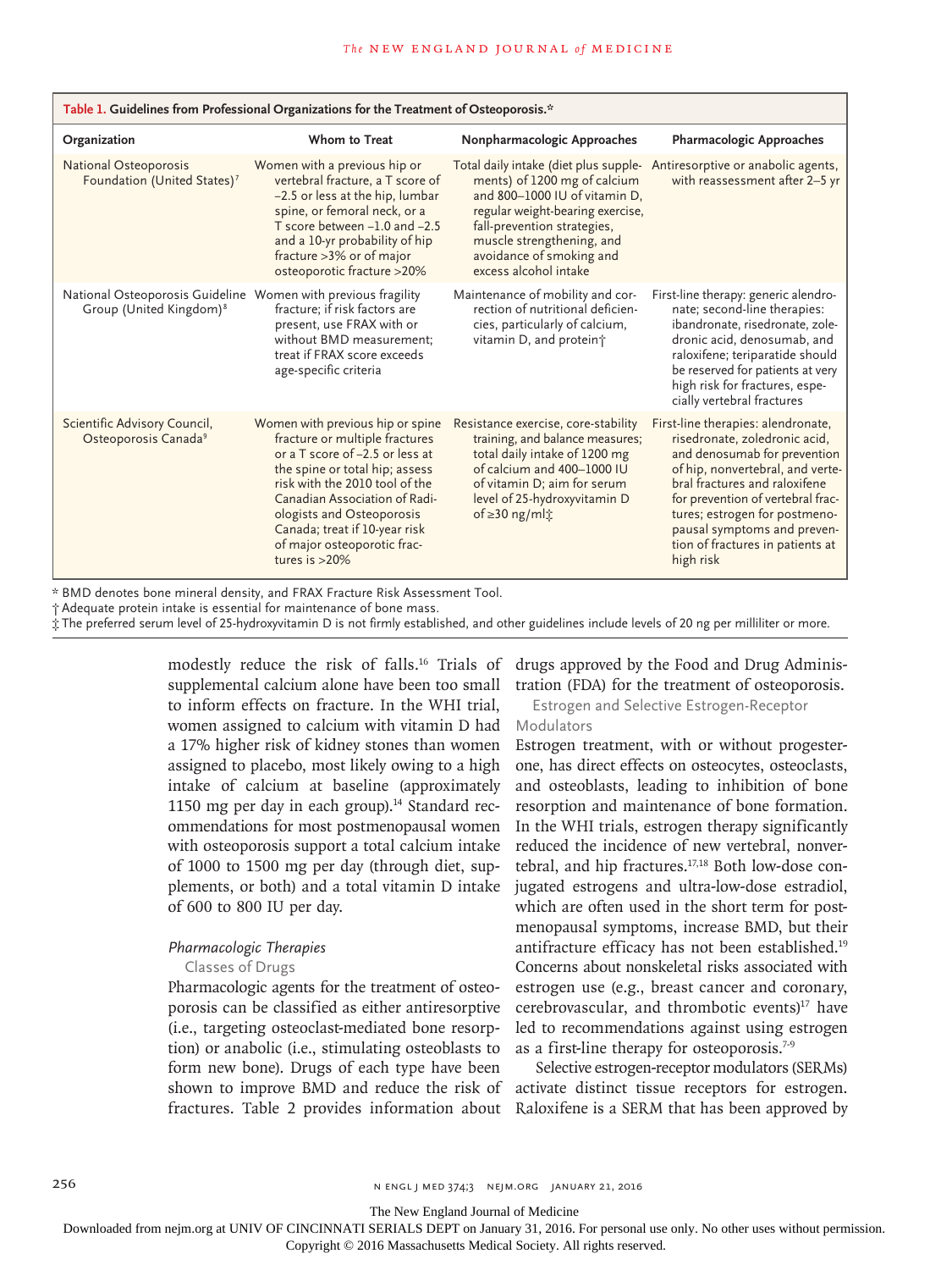| Table 2. Drugs Approved by the Food and Drug Administration for the Treatment and Prevention of Osteoporosis.* |                                                                                                |                                           |                                                                                                                                      |                                         |  |  |
|----------------------------------------------------------------------------------------------------------------|------------------------------------------------------------------------------------------------|-------------------------------------------|--------------------------------------------------------------------------------------------------------------------------------------|-----------------------------------------|--|--|
| Drug Class and Agent                                                                                           | <b>Method and Frequency</b><br>of Administration                                               | <b>Type of Fracture Risk</b><br>Reduction | <b>Side Effects</b>                                                                                                                  | <b>Approved Use</b><br>for Osteoporosis |  |  |
| Bisphosphonates <sup>+</sup>                                                                                   |                                                                                                |                                           |                                                                                                                                      |                                         |  |  |
| Alendronate                                                                                                    | Oral: 35-70 mg/wk                                                                              | Vertebral, nonvertebral, hip              | Common: esophagitis, musculoskele-<br>tal symptoms; rare: ONJ, atypical<br>femur fractures                                           | Treatment and prevention                |  |  |
| Risedronate                                                                                                    | Oral: 35 mg/wk or 150 mg/mo (in a<br>single dose or in two 75-mg<br>doses on consecutive days) | Vertebral, nonvertebral, hip              | Common: esophagitis, musculoskele-<br>tal symptoms; rare: ONJ, atypical<br>femur fractures                                           | Treatment and prevention                |  |  |
| Ibandronate                                                                                                    | Oral: 150 mg/wk; intravenous: 3 mg<br>every 3 mo                                               | Vertebral                                 | Common: first-dose (intravenous) re-<br>action, esophagitis, musculoskele-<br>tal symptoms; rare: ONJ, atypical<br>femur fractures   | Treatment and prevention                |  |  |
| Zoledronic acid                                                                                                | Intravenous: 5 mg/yr                                                                           | Vertebral, nonvertebral, hip              | Common: acute-phase response<br>(most often after first dose), :<br>musculoskeletal symptoms; rare:<br>ONJ, atypical femur fractures | Treatment and prevention                |  |  |
| Biologic: denosumab                                                                                            | Subcutaneous: 60 mg every 6 mo                                                                 | Vertebral, nonvertebral, hip              | Common: cellulitis or skin reactions:<br>rare: ONJ, atypical femur fractures                                                         | Treatment                               |  |  |
| Anabolic: teriparatide                                                                                         | Subcutaneous: 20 µg/day                                                                        | Vertebral, nonvertebral                   | Common: nausea, leg cramps; rare:<br>hypercalcemia, osteosarcomas                                                                    | Treatment                               |  |  |
| Calcitonin                                                                                                     | Intranasal: 200 IU/day                                                                         | Vertebral                                 | Nasal congestion                                                                                                                     | Treatment                               |  |  |
| SERM: raloxifene                                                                                               | Oral: 60 mg/day                                                                                | Vertebral                                 | Venous thromboembolism, hot flash-<br>es, leg cramps, nausea                                                                         | Treatment and prevention                |  |  |
| Estrogens                                                                                                      |                                                                                                |                                           | Venous thromboembolism, increased<br>risk of breast cancer and cardiovas-<br>cular disease                                           | Prevention                              |  |  |
| Conjugated equine estrogen                                                                                     | Oral: 0.15-1.25 mg/day                                                                         | Vertebral, nonvertebral, hip              |                                                                                                                                      |                                         |  |  |
| $17\beta$ -estradiol                                                                                           | Oral: 0.025-0.10 mg/day; transder-<br>mal: 2 times/wk                                          | No data from randomized trials            |                                                                                                                                      |                                         |  |  |
| Ultra-low-dose $17\beta$ -estradiol                                                                            | Oral: 0.014 mg/day                                                                             | No data                                   |                                                                                                                                      |                                         |  |  |

\* ONJ denotes osteonecrosis of the jaw, and SERM selective estrogen-receptor modulator.

† Oral bisphosphonates are also approved in smaller doses for daily use to preven<sup>t</sup> osteoporosis, but currently those doses are seldom prescribed.

 $\dot{\tau}$  Flulike symptoms including fever, arthralgia, or headache may occur after the first administration in up to one third of patients. Symptoms do not last more than 3 days after infusion.<sup>8</sup>

§ There is <sup>a</sup> black box warning about <sup>a</sup> risk of osteosarcoma, which has been reported with long-term teriparatide administration in rodents, but only one case in humans has been conclusively related to teriparatide administration.

¶Calcitonin is no longer approved for the treatment of osteoporosis in Europe.

.<br>Tibolone, which has estrogenic action, is approved for the treatment of postmenopausal osteoporosis in Europe.

n engl j medENGL J MED 374;3

 $\mathsf{z}$ 

nejm.org

January 21, 2016

JANUARY 21, 2016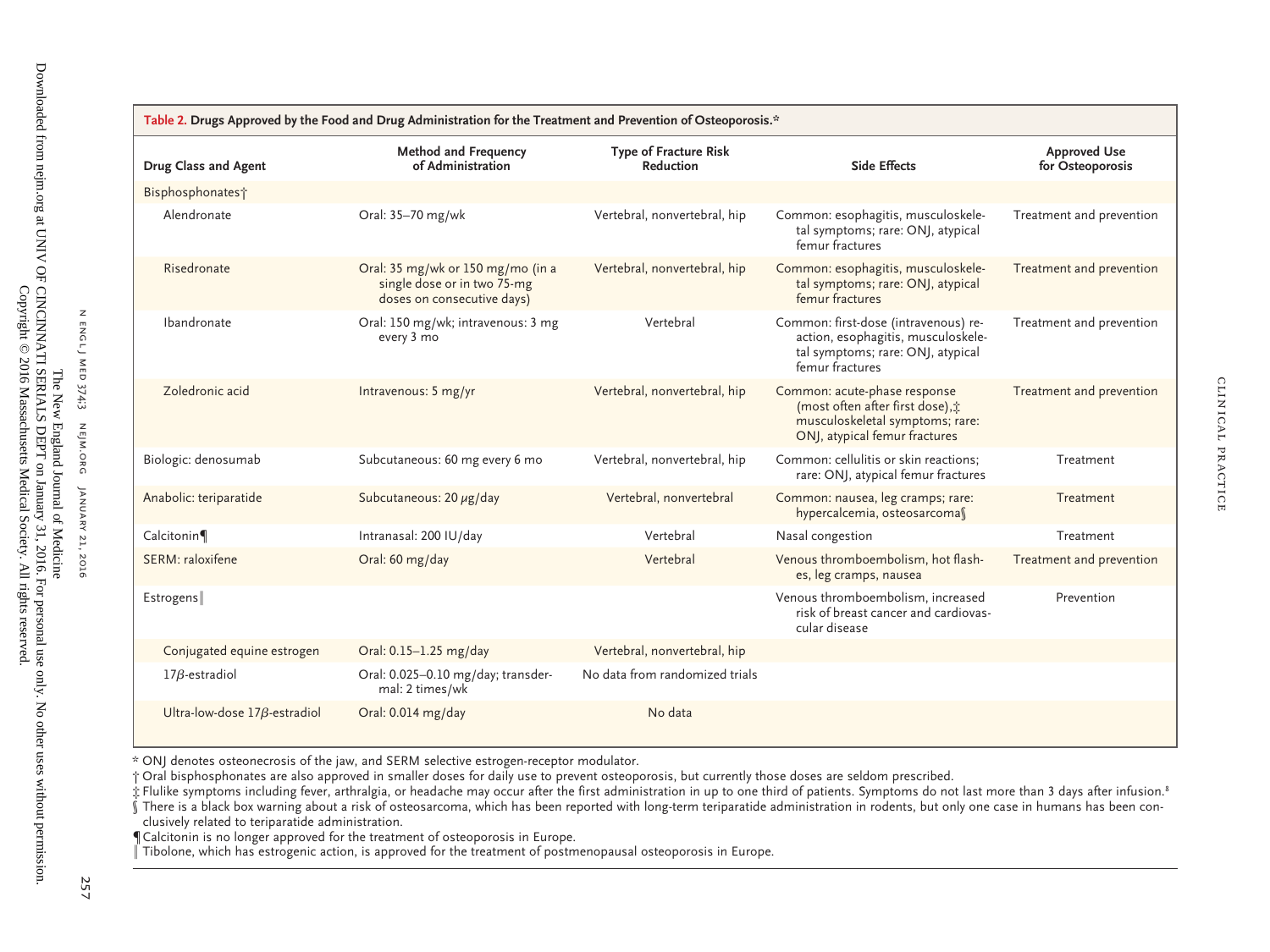the FDA to treat osteoporosis; it inhibits bone resorption, increases spine BMD slightly, and decreases the risk of vertebral fractures by 30% but has no effect on nonvertebral or hip fractures.20 Long-term use of raloxifene decreases breast-cancer risk among high-risk women but increases the risk of thromboembolic events.<sup>21,22</sup> Recently, the combination of another SERM, bazedoxifene, with estrogen was approved by the FDA for the treatment of menopausal symptoms and the prevention of osteoporosis but not for the treatment of osteoporosis.

## Bisphosphonates

Bisphosphonates inhibit bone remodeling. Several oral and intravenous bisphosphonates have been shown in randomized trials to reduce the risk of fractures.<sup>22,23</sup> The bisphosphonates as a class represent the vast majority of prescriptions for osteoporosis treatment, and all are now available in generic form. Although data from randomized trials and clinical experience indicate that they are generally safe, mild hypocalcemia and muscle pain occur infrequently. Two rare but more serious adverse effects have also been observed.<sup>24,25</sup> These are atypical femoral fractures (i.e., fractures in the subtrochanteric region that have a transverse orientation and noncomminuted morphologic features, show focal lateral cortical thickening, occur with minimal trauma, and may be bilateral) $24$  and osteonecrosis of the jaw, which is defined as exposed bone in the maxillofacial region that does not heal within 8 weeks<sup>25</sup> (see Areas of Uncertainty, below). Use of bisphosphonates should be limited to persons who have an estimated creatinine clearance greater than 35 ml per minute and normal serum vitamin D levels; symptomatic hypocalcemia can develop in patients with low levels of 25-hydroxyvitamin D who receive concomitant treatment with bisphosphonates.

All oral bisphosphonates have been tested in large, randomized, placebo-controlled trials with fracture end points, among women receiving calcium and vitamin D and daily doses of the bisphosphonates. Oral bisphosphonates are now used in weekly doses (alendronate and risedronate) or monthly doses (ibandronate and risedronate); comparability with daily dosing has been established by assessment of comparative changes in BMD and bone-turnover markers. Minor gastrointestinal irritation may occur with oral bisphosphonates and may be minimized by adherence to dosing instructions. Oral bisphosphonates should not be prescribed for patients with clinically significant esophageal disease (e.g., achalasia).

In the two Fracture Intervention Trials (FIT) of alendronate, which were paired randomized trials (with 3 to 4 years of follow-up) involving postmenopausal women with a BMD T score of  $-1.6$  or less at the femoral neck,<sup>26,27</sup> the rate of vertebral fractures was significantly lower (by approximately 50%) among those who received alendronate (at a dose of 5 mg per day for the first 2 years, followed by 10 mg per day) than among those who received placebo. In the first trial (involving women with existing spine fractures), the rate of hip fractures was significantly lower (by 51%) with alendronate, and the rate of nonvertebral fractures was 20% lower with alendronate than with placebo  $(P=0.06)$ .<sup>26</sup> In the second trial (involving women without existing vertebral fractures), the rates of hip and nonvertebral fractures were not significantly lower with alendronate than with placebo overall<sup>27</sup> but were significantly lower (nonvertebral fractures by 35% and hip fractures by 56%) in a prespecified subgroup analysis of women with a BMD T score of −2.5 or less at the hip.27,28

Two randomized, controlled trials of risedronate (5 mg per day) in postmenopausal women with existing vertebral fractures, low BMD in the spine, or both showed that over a period of 3 years, the risk of vertebral fractures was lower (by 41 to 49%) with risedronate than with placebo, as was the risk of osteoporotic nonvertebral fractures (by 33 to 40%).<sup>29,30</sup> A larger trial with a hip-fracture end point of risedronate (2.5 or 5 mg per day) involving women 70 years of age or older who were at high risk for hip fracture showed a 30% lower rate of such fractures over a period of 3 years with risedronate than with placebo. $31$  A trial of ibandronate (2.5 mg per day) showed a 62% lower rate of vertebral fractures with ibandronate than with placebo but no reduction in the rate of nonvertebral fractures over a period of 3 years,<sup>32</sup> although a post hoc subgroup analysis of women with T scores below −3.0 showed significantly fewer nonvertebral fractures with ibandronate than with placebo.<sup>33</sup> Ibandronate is also available in an intravenous formulation (see Table 2 and below).

Adherence to oral bisphosphonates is low, and it is estimated that less than 40% of persons who are prescribed oral medications are still taking them after 1 year. $34$  Intravenous bisphos-

The New England Journal of Medicine

Downloaded from nejm.org at UNIV OF CINCINNATI SERIALS DEPT on January 31, 2016. For personal use only. No other uses without permission.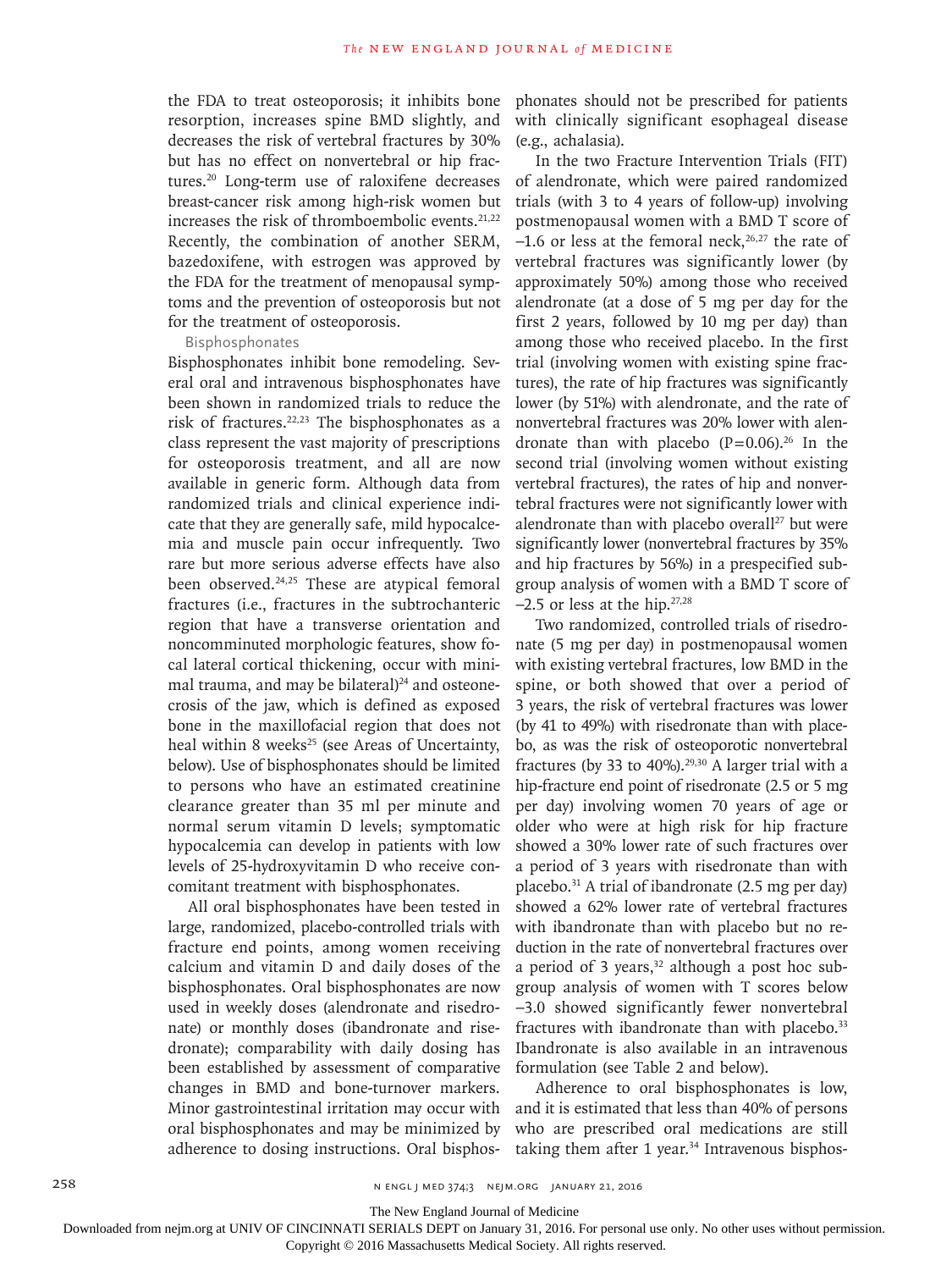phonates (ibandronate and zoledronic acid) are alternatives that do not require frequent patient use. In a large randomized trial involving women with low BMD, existing vertebral fractures, or both, $35$  a once-per-year infusion ( $\geq 15$  minutes) of 5 mg of zoledronic acid resulted in significantly lower rates of vertebral fractures (by 70%), hip fractures (by 41%), and nonvertebral fractures (by 25%) than the rates with placebo. In another trial involving women and men who were randomly assigned to receive zoledronic acid or placebo within 90 days after surgical repair of a hip fracture, those who received zoledronic acid had a significantly lower rate of subsequent clinical fractures (by 35%).<sup>36</sup> Zoledronic acid causes an acute-phase reaction (flulike symptoms) for up to 3 days after the first infusion in up to one third of patients (and only rarely after subsequent infusions $3^{37}$ ; coadministration of acetaminophen reduces both the incidence of this reaction (by approximately 50%) and the severity of symptoms.38 An increased risk of atrial fibrillation has been reported in some trials but not in others.35,36

# Denosumab

Denosumab was the first biologic therapy approved to treat osteoporosis. Its action is distinct from that of bisphosphonates: it inhibits bone resorption by binding to the receptor activator of nuclear factor-κβ ligand (RANKL), thereby decreasing the differentiation of osteoclasts. Unlike bisphosphonates, it can be used in women with compromised renal function. A large trial involving women with a BMD T score of less than −2.5 but not less than −4.0 at the lumbar spine or total hip showed that treatment with denosumab (60 mg administered twice yearly by subcutaneous injection) resulted in a significantly lower risk of vertebral fractures (by 68%), hip fractures (by 40%), and nonvertebral fractures (by 20%) than the risk with placebo.<sup>39</sup> As with bisphosphonates, rare cases of atypical femur fractures and osteonecrosis of the jaw have been observed with denosumab treatment.

# Teriparatide

Teriparatide is an anabolic agent that works primarily by increasing bone formation rather than by decreasing resorption. In a 21-month trial involving women with low BMD and previous vertebral fractures, teriparatide (20  $\mu$ g per day) was associated with a lower risk of vertebral fractures (by 65%) and nonvertebral fractures (by lower risk of hip fractures.<sup>40</sup> Teriparatide is administered by daily self-injection and is approved for up to 2 years of use. Studies of its use after bisphosphonate treatment have shown that it retains its anabolic properties, although its action is slightly blunted.<sup>41</sup> After teriparatide is discontinued, its benefits are quickly lost, so it should be followed by an antiresorptive agent. $42$ There is a black-box warning about a risk of osteosarcoma associated with teriparatide treatment, on the basis of studies of long-term, highdose teriparatide in rodents, but to our knowledge only one documented case has been reported in more than 1 million human users.

# Areas of Uncertainty

The relative importance of the two rare adverse effects (atypical fractures and osteonecrosis of the jaw) versus the benefits of antiresorptive therapy is uncertain and remains controversial. The concerns of many women regarding these potential adverse effects have increasingly become a substantial barrier to initiation of antiosteoporosis therapy and to treatment adherence.<sup>43</sup> Atypical fractures have been observed in rare instances in women using bisphosphonates and denosumab. Their pathophysiological mechanisms are unclear. Case–control and cohort studies and analyses of a few randomized trials<sup>44-47</sup> have examined the relationship between atypical femoral fractures and osteoporosis treatment (primarily bisphosphonate agents); in all the studies, the incidence of these fractures is low, ranging from approximately 1 in 100,000 to 5 in 10,000 among bisphosphonate users. Atypical fractures constitute only about 4 or 5 of every 1000 femur fractures.44,46 A recent meta-analysis estimated that the relative risk associated with bisphosphonate use was 1.7 (95% confidence interval, 1.2 to 2.4), although there was considerable heterogeneity among studies,<sup>45</sup> perhaps reflecting variations in study design and case definition. Several, but not all, studies have suggested an increase in risk with more than 5 years of bisphosphonate use.45 Calculations including results from recent reviews and meta-analyses $22,45$ suggest a highly favorable benefit-to-risk ratio associated with treatment for up to 5 years in women with osteoporosis, with fewer than 1 event caused per 100 fractures prevented (Table 3).

35%) than the risk with placebo, but not with a similarly very low (estimated at <1 case per The incidence of osteonecrosis of the jaw is

The New England Journal of Medicine

Downloaded from nejm.org at UNIV OF CINCINNATI SERIALS DEPT on January 31, 2016. For personal use only. No other uses without permission.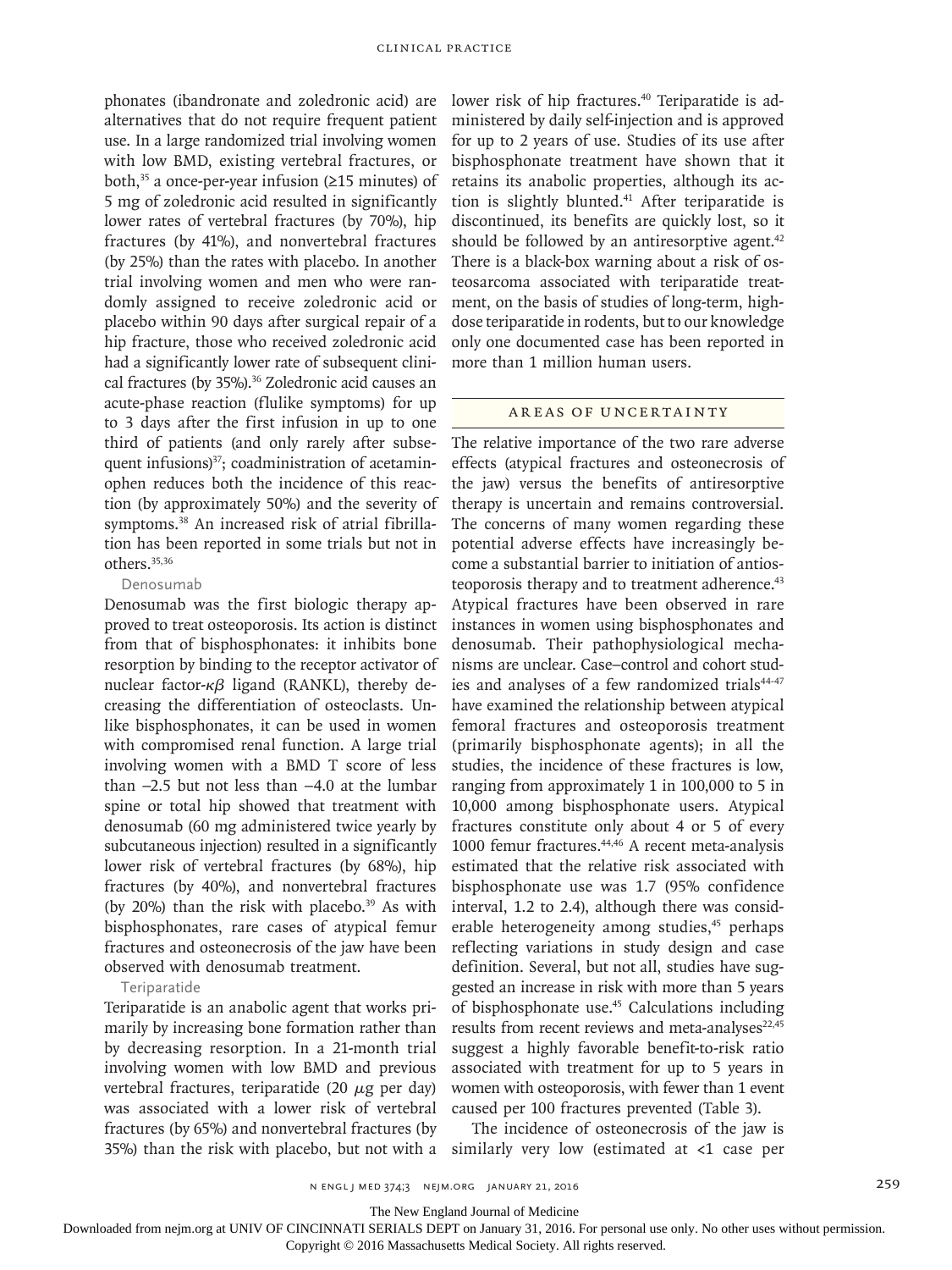**Table 3. Number of Patients Who Would Need to Be Treated for 3 Years with Bisphosphonates to Prevent One Fracture versus the Hypothetical Number Associated with an Increase of One Atypical Femur Fracture.\***

| Variable                                              | No. Needed to Treat<br>$(3 \text{ yr})$ | No. of Events Prevented per<br>1000 Patients Treated (3 yr)                               |  |
|-------------------------------------------------------|-----------------------------------------|-------------------------------------------------------------------------------------------|--|
| Type of fracture                                      |                                         |                                                                                           |  |
| Any nonvertebral, including hip                       | 35                                      | 29                                                                                        |  |
| Hip                                                   | 90                                      | 11                                                                                        |  |
| Vertebral fracture (morphometric)                     | 14                                      | 71                                                                                        |  |
| Any fracture                                          |                                         | 100                                                                                       |  |
|                                                       | No. Needed to Harm<br>$(3 \text{ yr})$  | No. of Atypical Femur<br><b>Fractures Associated with</b><br>Treating 1000 Women for 3 Yr |  |
| Hypothetical relative risk of atypical femur fracture |                                         |                                                                                           |  |
| 1.2                                                   | 43,300                                  | 0.02                                                                                      |  |
| 1.7                                                   | 12,400                                  | 0.08                                                                                      |  |
| 2.4                                                   | 6,200                                   | 0.16                                                                                      |  |
| 11.8                                                  | 800                                     | 1.25                                                                                      |  |

\* Adapted from Black et al.47

† The estimated numbers of patients who would need to be treated with bisphosphonates in order to prevent one fracture were derived from fracture rates, in the active-treatment group as compared with the placebo group, in the Fracture Intervention Trial (for patients with either a vertebral fracture or a BMD T score of less than −2.5 at the hip) for alendronate<sup>28</sup> or in the Health Outcomes and Reduced Incidence with Zoledronic Acid Once Yearly (HORIZON) Pivotal Fracture Trial for zoledronic acid.<sup>35</sup> The number of events prevented per 1000 patients treated for 3 years refers to fractures that would be prevented by bisphosphonate treatment.

‡ The calculation of the number needed to harm requires the incidence rate among untreated women with osteoporosis as well as the relative risk associated with treatment. The incidence estimate for atypical femur fracture among untreated women with osteoporosis was estimated as 11.5 per 100,000 women followed for 3 years. This was estimated as follows: in the placebo groups from two large randomized trials,<sup>28,35</sup> the 3-year incidence of hip fractures was approximately 2.5%, which would yield an expected number of 25 hip fractures in 1000 untreated women with osteoporosis followed for 3 years. Then, applying a ratio of 4.6 atypical femur fractures per 1000 hip fractures to the 25 hip fractures yields an expected number of 0.115 atypical fractures over a period of 3 years (11.5 per 100,000 women). The ratio of 4.6 is derived from Schilcher et al.44 (59 atypical femur fractures among 12,777 femur fractures) and is consistent with another population-based study46 (22 atypical femur fractures among 5419 femur fractures). We assume four possible relative risks taken from a meta-analysis of bisphosphonates and atypical femur fracture.45 These include the relative-risk estimate from the full set of studies in the meta-analysis and its lower and upper confidence bounds (relative risk, 1.7; 95% confidence interval, 1.2 to 2.4). In addition, from that same meta-analysis, we include the relative risk (11.8) calculated from the two studies that assessed radiographs of atypical femur fractures according to 2013 American Society for Bone and Mineral Research criteria.24,45

10,000 bisphosphonate users).<sup>25</sup> The incidence is much higher among patients with cancer who are taking higher doses of bisphosphonates or  $denosumab$ <sup>22,25</sup> and co-administration of glucocorticoids or immunosuppressive agents may increase the risk. The American Dental Association in 2011 recommended that osteoporosis therapy does not require alteration before dental procedures.48 A recent review suggested that before major, invasive dental surgery, consideration should be given to stopping antiresorptive therapy25; the review also emphasized the importance of good dental hygiene in reducing risk.

Given concerns about an increased risk of atypical femur fractures with long-term treatment, $24,45$  the possibility of a drug holiday (temporary discontinuation for up to 5 years) has been suggested, although the preferred timing and duration of drug holidays with bisphosphonate therapy are uncertain.<sup>49</sup> Two randomized trials have indicated that with discontinuation of alendronate after 5 years of use or of zoledronic acid after 3 years of use, benefits (as determined primarily by assessment of BMD loss and changes in biochemical markers of bone turnover as compared with those with placebo) are generally retained for up to 5 years.<sup>50,51</sup> Although the trials were not sufficiently powered to assess fractures, there was a significantly lower incidence of vertebral fractures (clinical vertebral fractures

The New England Journal of Medicine

Downloaded from nejm.org at UNIV OF CINCINNATI SERIALS DEPT on January 31, 2016. For personal use only. No other uses without permission.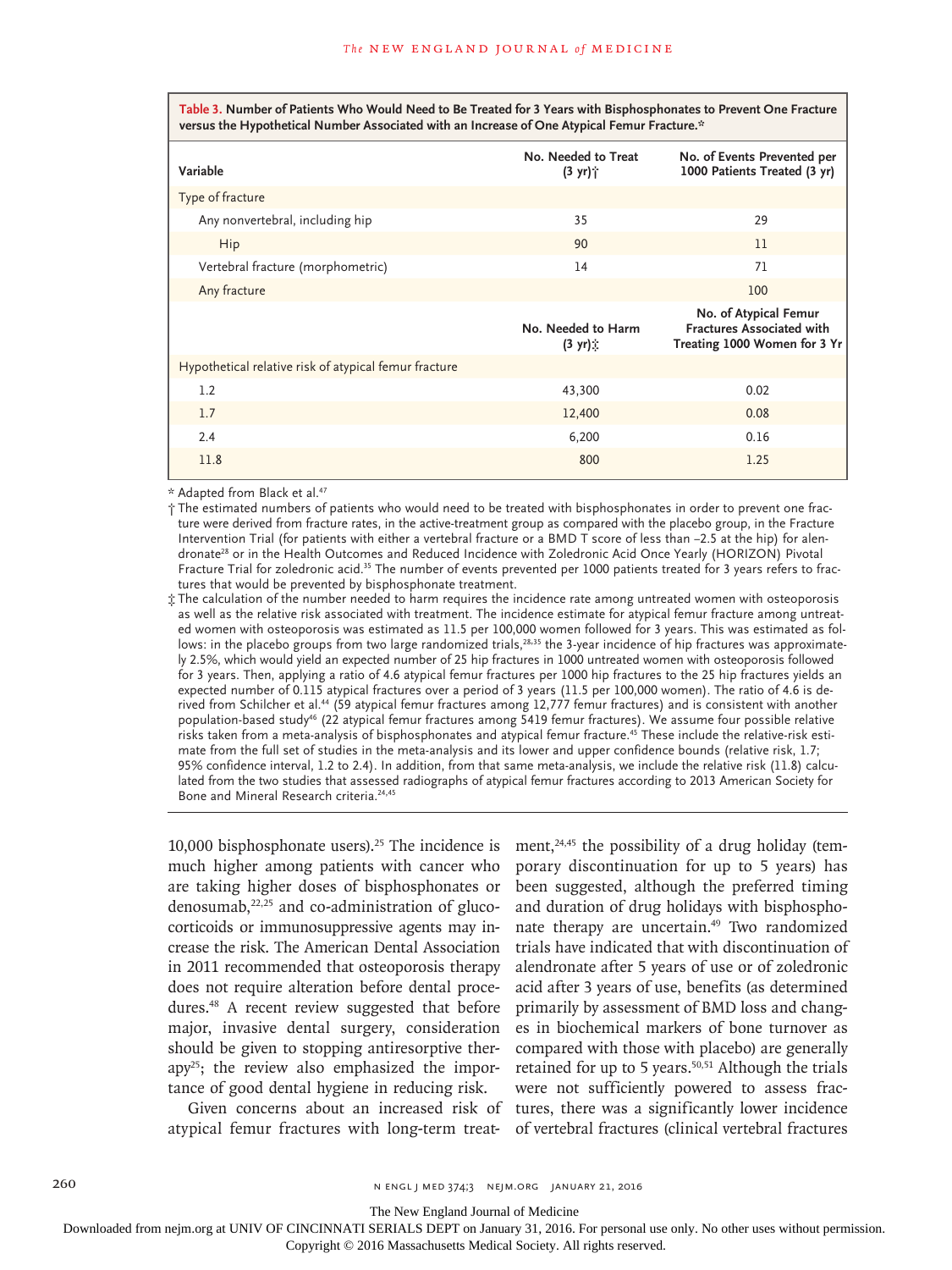for alendronate and morphometric vertebral fractures for zoledronic acid) among participants who continued bisphosphonate therapy than among those who discontinued therapy. However, neither trial suggested a reduction in nonvertebral fractures among those who continued therapy.

Whereas more data are needed to guide criteria for stopping and restarting therapy, it has been suggested that temporary discontinuations be considered in patients who are at lower risk, as determined on the basis of assessment of hip BMD and vertebral-fracture status at the time of potential discontinuation,<sup>52,53</sup> and that treatment generally be reinitiated after no longer than 5 years. The value of monitoring therapy after discontinuation with the use of biochemical markers of bone turnover or BMD to aid in clinical decision making about restarting bisphosphonates is controversial.<sup>50,54</sup> These recommendations regarding drug holidays do not apply to risedronate or ibandronate, because these agents have not been systematically evaluated, or to other osteoporosis therapies, whose benefits are quickly lost after cessation.

# Guidelines

Professional organizations in the United States, United Kingdom, and Canada have provided recommendations for the evaluation and treatment of osteoporosis (see Table 1). The recommendations in this review are largely concordant with these guidelines.

# Summary and Recommendations

The woman in the vignette has a low BMD and a fracture history, which are factors that are consistent with osteoporosis. We would recommend increased physical activity, avoidance of smoking and excess alcohol intake, a total calcium intake of 1000 to 1500 mg per day and a total vitamin D intake of 600 to 800 IU per day, and the use of an antiresorptive agent. We would generally recommend a bisphosphonate as firstline therapy if there are no contraindications; we would discuss with the patient the rare potential risks of atypical femur fracture or osteonecrosis of the jaw but also the much greater anticipated benefits in terms of overall reduction in the risk of fractures. Depending on the results of follow-up BMD measurement, we would discuss the possibility of temporarily discontinuing the bisphosphonate after 5 years of treatment.

Dr. Black reports receiving fees for serving on a data and safety monitoring board from Eli Lilly, fees for a presentation and for serving on an advisory board from Amgen, consulting fees from Radius Health, lecture fees and travel support from Merck and Novartis, and grant support from Alexion. Dr. Rosen reports receiving grant support from Alexion. No other potential conflict of interest relevant to this article was reported.

Disclosure forms provided by the authors are available with the full text of this article at NEJM.org.

### **References**

**1.** Osteoporosis prevention, diagnosis, and therapy. NIH Consens Statement 2000; 17:1-45.

**2.** Amin S, Achenbach SJ, Atkinson EJ, Khosla S, Melton LJ III. Trends in fracture incidence: a population-based study over 20 years. J Bone Miner Res 2014;29:581-9. **3.** Cummings SR, Black DM, Rubin SM. Lifetime risks of hip, Colles', or vertebral fracture and coronary heart disease among white postmenopausal women. Ann Intern Med 1989;149:2445-8.

**4.** Cummings SR, Melton LJ. Epidemiology and outcomes of osteoporotic fractures. Lancet 2002;359:1761-7.

**5.** Marshall D, Johnell O, Wedel H. Metaanalysis of how well measures of bone mineral density predict occurrence of osteoporotic fractures. BMJ 1996;312: 1254-9.

**6.** Cummings SR, Black DM, Nevitt MC, et al. Bone density at various sites for prediction of hip fractures. Lancet 1993;341: 72-5.

**7.** Cosman F, de Beur SJ, LeBoff MS, et al.

Clinician's Guide to Prevention and Treatment of Osteoporosis. Osteoporosis Int 2014;25:2359-81.

**8.** Compston J, Bowring C, Cooper A, et al. Diagnosis and management of osteoporosis in postmenopausal women and older men in the UK: National Osteoporosis Guideline Group (NOGG) update 2013. Maturitas 2013;75:392-6.

**9.** Papaioannou A, Morin S, Cheung AM, et al. 2010 Clinical practice guidelines for the diagnosis and management of osteoporosis in Canada: summary. CMAJ 2010; 182:1864-73.

**10.** Yates CJ, Chauchard MA, Liew D, Bucknill A, Wark JD. Bridging the osteoporosis treatment gap: performance and cost-effectiveness of a fracture liaison service. J Clin Densitom 2015;18:150-6.

**11.** Hinton PS, Nigh P, Thyfault J. Effectiveness of resistance training or jumping-exercise to increase bone mineral density in men with low bone mass: a 12-month randomized, clinical trial. Bone 2015;79:203-12.

**12.** Evans RK, Negus CH, Centi AJ, Spiering BA, Kraemer WJ, Nindl BC. Peripheral QCT sector analysis reveals early exerciseinduced increases in tibial bone mineral density. J Musculoskelet Neuronal Interact 2012;12:155-64.

**13.** Bauer DC. Calcium supplements and fracture prevention. N Engl J Med 2013; 369:1537-43.

**14.** Jackson RD, LaCroix AZ, Gass M, et al. Calcium plus vitamin D supplementation and the risk of fractures. N Engl J Med 2006;354:669-83.

**15.** Murad MH, Drake MT, Mullan RJ, et al. Comparative effectiveness of drug treatments to prevent fragility fractures: a systematic review and network metaanalysis. J Clin Endocrinol Metab 2012;97: 1871-80.

**16.** LeBlanc ES, Zakher B, Daeges M, Pappas M, Chou R. Screening for vitamin D deficiency: a systematic review for the U.S. Preventive Services Task Force. Ann Intern Med 2015;162:109-22.

**17.** Cauley JA, Robbins J, Chen Z, et al.

n engl j med 374;3 nejm.org January 21, 2016 261

The New England Journal of Medicine

Downloaded from nejm.org at UNIV OF CINCINNATI SERIALS DEPT on January 31, 2016. For personal use only. No other uses without permission.